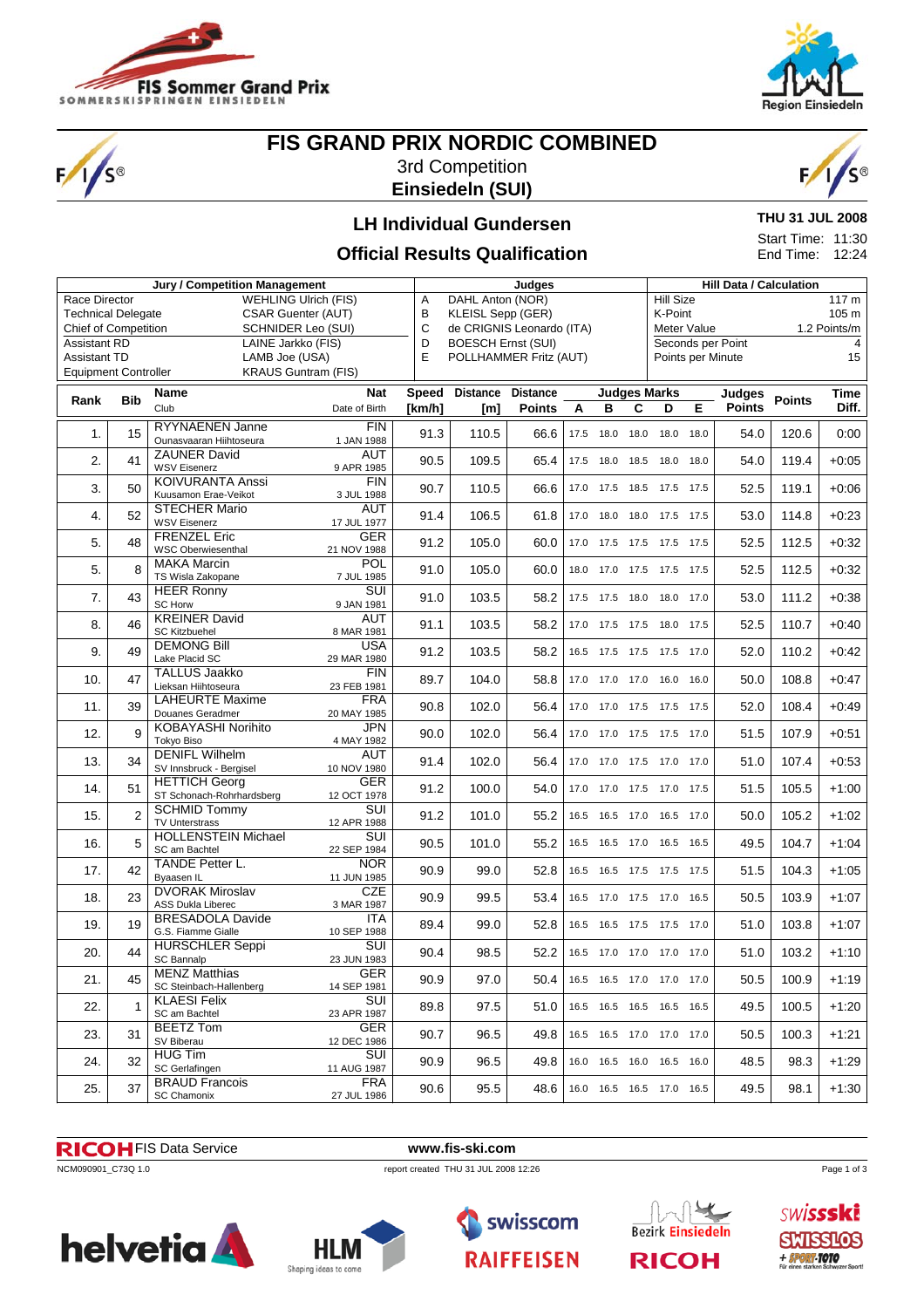

S®



# **FIS GRAND PRIX NORDIC COMBINED** 3rd Competition **Einsiedeln (SUI)**



## **LH Individual Gundersen**

**THU 31 JUL 2008** Start Time: 11:30 End Time: 12:24

### **Official Results Qualification**

| B<br>Diff.<br>Club<br>[km/h]<br><b>Points</b><br>C<br>D<br>Е<br><b>Points</b><br>Date of Birth<br>A<br>[m]<br><b>BIELER Christoph</b><br><b>AUT</b><br>38<br>91.1<br>95.0<br>48.0<br>16.5 16.0<br>49.5<br>97.5<br>$+1:32$<br>26.<br>16.5<br>16.5 17.0<br>HSV Absam - Bergisel<br>28 OCT 1977<br><b>VODSEDALEK Ales</b><br><b>CZE</b><br>27.<br>89.4<br>95.5<br>48.5<br>97.1<br>$+1:34$<br>18<br>48.6<br>16.0<br>16.0<br>16.5<br>16.5<br>15.5<br>ASS Dukla Liberec<br>5 MAR 1985<br><b>HASENEY Sebastian</b><br><b>GER</b><br>24<br>90.5<br>94.0<br>96.8<br>$+1:35$<br>28.<br>46.8<br>17.0<br>16.5 16.5 17.0<br>50.0<br>16.0<br>SC Motor Zella-Mehlis<br>27 AUG 1978<br><b>CZE</b><br><b>SLAVIK Tomas</b><br>89.7<br>96.5<br>$+1:36$<br>29.<br>30<br>95.0<br>48.0<br>16.0<br>16.5 16.5<br>48.5<br>16.0<br>16.0<br>ASS Dukla Liberec<br>29 APR 1981<br>$\overline{\text{SUI}}$<br><b>BIERI Joel</b><br>3<br>30.<br>89.6<br>95.0<br>96.0<br>$+1:38$<br>48.0<br>48.0<br>16.0<br>16.0 16.5 16.0<br>16.0<br>Kandersteg<br>30 MAY 1988<br><b>LACROIX Sebastien</b><br><b>FRA</b><br>17<br>91.2<br>95.6<br>$+1:40$<br>31.<br>93.0<br>45.6<br>50.0<br>16.5 16.5 17.0<br>16.5<br>17.0<br>SC Bois D'Amont<br>20 APR 1983<br><b>GER</b><br><b>SCHLOTT Mark</b><br>32.<br>27<br>90.7<br>94.0<br>94.8<br>46.8<br>15.5<br>16.0 16.0 16.5 16.0<br>48.0<br>$+1:43$<br>SC Motor Zella-Mehlis<br>25 MAY 1985<br><b>USA</b><br><b>SPILLANE Johnny</b><br>91.3<br>94.8<br>$+1:43$<br>32.<br>25<br>94.0<br>46.8<br>16.0<br>16.0<br>16.0<br>48.0<br>15.0<br>16.0<br>Steamboat Winter SpC<br>24 NOV 1980<br><b>JPN</b><br><b>TAKAHASHI Daito</b><br>34.<br>20<br>89.9<br>96.0<br>49.2<br>15.0 15.5 16.0<br>45.5<br>94.7<br>$+1:44$<br>15.0<br>15.0<br>Team Tsuchiya Home<br>16 DEC 1980<br><b>KLAPFER Lukas</b><br><b>AUT</b><br>35.<br>26<br>90.6<br>93.0<br>94.6<br>$+1:44$<br>45.6<br>16.0<br>16.0<br>16.5 17.0<br>49.0<br>16.5<br><b>WSV Eisenerz</b><br>25 DEC 1985<br><b>LAMY CHAPPUIS Jason</b><br><b>FRA</b><br>36.<br>40<br>90.8<br>93.0<br>94.1<br>$+1:46$<br>45.6<br>15.5<br>16.5 16.5 16.0<br>48.5<br>16.0<br>SC Douanes Bois D'Amont<br>9 SEP 1986<br><b>PITTIN Alessandro</b><br><b>ITA</b><br>$\overline{7}$<br>89.2<br>92.0<br>92.4<br>$+1:53$<br>37.<br>44.4<br>16.0<br>17.0 16.0<br>48.0<br>16.0<br>15.5<br>U.S. Aldo Moro<br>11 FEB 1990<br><b>WOELFLE Julian</b><br><b>GER</b><br>22<br>90.1<br>89.5<br>89.9<br>$+2:03$<br>38.<br>41.4<br>48.5<br>16.0<br>16.0<br>16.5 16.5<br>16.0<br>ST Schonach-Rohrhardsberg<br>29 OCT 1990<br><b>NOR</b><br>MOAN Magnus-H.<br>90.7<br>89.1<br>$+2:06$<br>39.<br>36<br>88.0<br>39.6<br>49.5<br>16.5<br>16.5 16.5 16.5<br>16.5<br>Byaasen IL<br>26 AUG 1983<br><b>CHURAVY Pavel</b><br><b>CZE</b><br>89.9<br>$+2:12$<br>40.<br>21<br>88.0<br>39.6<br>16.0  16.5  16.0  16.0  16.0<br>48.0<br>87.6<br>22 APR 1977<br><b>ASS Dukla Liberec</b><br>not qualified<br><b>GLUECK Alex</b><br><b>USA</b><br>$+2:16$<br>41.<br>12<br>90.7<br>88.0<br>39.6<br>15.5  16.0  16.0  15.5  15.5<br>47.0<br>86.6<br>Steamboat Winter SpC<br>9 NOV 1982<br><b>KOKSLIEN Mikko</b><br><b>NOR</b><br>$+2:22$<br>42.<br>10<br>91.3<br>88.0<br>39.6<br>15.0  15.5  15.0  15.0  15.5<br>45.5<br>85.1<br>Soere Al IL<br>10 MAR 1985<br><b>CIESLAR Wojciech</b><br>POL<br>$+2:24$<br>43.<br>90.0<br>86.0<br>16.0 15.5 16.0<br>47.5<br>84.7<br>16<br>37.2<br>16.0<br>15.5<br><b>AZS AWF Katowice</b><br>11 NOV 1985<br><b>RUNGGALDIER Lukas</b><br><b>ITA</b><br>$+2:30$<br>44.<br>6<br>89.4<br>85.0<br>36.0<br>47.0<br>83.0<br>15.5 15.5 16.0 15.5 16.0<br>Sci Club Gardena<br>31 JUL 1987<br><b>CAMEROTA Eric</b><br><b>USA</b><br>90.3<br>80.6<br>$+2:40$<br>45.<br>11<br>83.0<br>33.6<br>16.0 14.0 16.0<br>47.0<br>15.5<br>15.5<br><b>NSF Park City</b><br>9 JAN 1985<br>SCHMID Jan<br><b>NOR</b><br>$+2:51$<br>29<br>46.<br>90.3<br>84.5<br>35.4<br>42.5<br>77.9<br>14.0 14.0 14.5 15.0 14.0<br>Sietne IL<br>24 NOV 1983<br>FELISAZ Jonathan<br><b>FRA</b><br>75.2<br>$+3:02$<br>47.<br>33<br>90.9<br>83.5<br>34.2<br>14.0 13.5 13.5 13.0<br>41.0<br>14.0<br>25 OCT 1985<br>Argentiere |      |            | Name | <b>Nat</b> | <b>Speed</b> | <b>Distance</b> | <b>Distance</b> |  | <b>Judges Marks</b> |  |  | Judges |               | <b>Time</b> |
|---------------------------------------------------------------------------------------------------------------------------------------------------------------------------------------------------------------------------------------------------------------------------------------------------------------------------------------------------------------------------------------------------------------------------------------------------------------------------------------------------------------------------------------------------------------------------------------------------------------------------------------------------------------------------------------------------------------------------------------------------------------------------------------------------------------------------------------------------------------------------------------------------------------------------------------------------------------------------------------------------------------------------------------------------------------------------------------------------------------------------------------------------------------------------------------------------------------------------------------------------------------------------------------------------------------------------------------------------------------------------------------------------------------------------------------------------------------------------------------------------------------------------------------------------------------------------------------------------------------------------------------------------------------------------------------------------------------------------------------------------------------------------------------------------------------------------------------------------------------------------------------------------------------------------------------------------------------------------------------------------------------------------------------------------------------------------------------------------------------------------------------------------------------------------------------------------------------------------------------------------------------------------------------------------------------------------------------------------------------------------------------------------------------------------------------------------------------------------------------------------------------------------------------------------------------------------------------------------------------------------------------------------------------------------------------------------------------------------------------------------------------------------------------------------------------------------------------------------------------------------------------------------------------------------------------------------------------------------------------------------------------------------------------------------------------------------------------------------------------------------------------------------------------------------------------------------------------------------------------------------------------------------------------------------------------------------------------------------------------------------------------------------------------------------------------------------------------------------------------------------------------------------------------------------------------------------------------------------------------------------------------------------------------------------------------------------------------------------------------------------------------------------------------------------------------------------------------------------------------------------------------------------------------------------------------------------------------------------------------------------------------------------------------------------------------------------------------------------|------|------------|------|------------|--------------|-----------------|-----------------|--|---------------------|--|--|--------|---------------|-------------|
|                                                                                                                                                                                                                                                                                                                                                                                                                                                                                                                                                                                                                                                                                                                                                                                                                                                                                                                                                                                                                                                                                                                                                                                                                                                                                                                                                                                                                                                                                                                                                                                                                                                                                                                                                                                                                                                                                                                                                                                                                                                                                                                                                                                                                                                                                                                                                                                                                                                                                                                                                                                                                                                                                                                                                                                                                                                                                                                                                                                                                                                                                                                                                                                                                                                                                                                                                                                                                                                                                                                                                                                                                                                                                                                                                                                                                                                                                                                                                                                                                                                                                                   | Rank | <b>Bib</b> |      |            |              |                 |                 |  |                     |  |  |        | <b>Points</b> |             |
|                                                                                                                                                                                                                                                                                                                                                                                                                                                                                                                                                                                                                                                                                                                                                                                                                                                                                                                                                                                                                                                                                                                                                                                                                                                                                                                                                                                                                                                                                                                                                                                                                                                                                                                                                                                                                                                                                                                                                                                                                                                                                                                                                                                                                                                                                                                                                                                                                                                                                                                                                                                                                                                                                                                                                                                                                                                                                                                                                                                                                                                                                                                                                                                                                                                                                                                                                                                                                                                                                                                                                                                                                                                                                                                                                                                                                                                                                                                                                                                                                                                                                                   |      |            |      |            |              |                 |                 |  |                     |  |  |        |               |             |
|                                                                                                                                                                                                                                                                                                                                                                                                                                                                                                                                                                                                                                                                                                                                                                                                                                                                                                                                                                                                                                                                                                                                                                                                                                                                                                                                                                                                                                                                                                                                                                                                                                                                                                                                                                                                                                                                                                                                                                                                                                                                                                                                                                                                                                                                                                                                                                                                                                                                                                                                                                                                                                                                                                                                                                                                                                                                                                                                                                                                                                                                                                                                                                                                                                                                                                                                                                                                                                                                                                                                                                                                                                                                                                                                                                                                                                                                                                                                                                                                                                                                                                   |      |            |      |            |              |                 |                 |  |                     |  |  |        |               |             |
|                                                                                                                                                                                                                                                                                                                                                                                                                                                                                                                                                                                                                                                                                                                                                                                                                                                                                                                                                                                                                                                                                                                                                                                                                                                                                                                                                                                                                                                                                                                                                                                                                                                                                                                                                                                                                                                                                                                                                                                                                                                                                                                                                                                                                                                                                                                                                                                                                                                                                                                                                                                                                                                                                                                                                                                                                                                                                                                                                                                                                                                                                                                                                                                                                                                                                                                                                                                                                                                                                                                                                                                                                                                                                                                                                                                                                                                                                                                                                                                                                                                                                                   |      |            |      |            |              |                 |                 |  |                     |  |  |        |               |             |
|                                                                                                                                                                                                                                                                                                                                                                                                                                                                                                                                                                                                                                                                                                                                                                                                                                                                                                                                                                                                                                                                                                                                                                                                                                                                                                                                                                                                                                                                                                                                                                                                                                                                                                                                                                                                                                                                                                                                                                                                                                                                                                                                                                                                                                                                                                                                                                                                                                                                                                                                                                                                                                                                                                                                                                                                                                                                                                                                                                                                                                                                                                                                                                                                                                                                                                                                                                                                                                                                                                                                                                                                                                                                                                                                                                                                                                                                                                                                                                                                                                                                                                   |      |            |      |            |              |                 |                 |  |                     |  |  |        |               |             |
|                                                                                                                                                                                                                                                                                                                                                                                                                                                                                                                                                                                                                                                                                                                                                                                                                                                                                                                                                                                                                                                                                                                                                                                                                                                                                                                                                                                                                                                                                                                                                                                                                                                                                                                                                                                                                                                                                                                                                                                                                                                                                                                                                                                                                                                                                                                                                                                                                                                                                                                                                                                                                                                                                                                                                                                                                                                                                                                                                                                                                                                                                                                                                                                                                                                                                                                                                                                                                                                                                                                                                                                                                                                                                                                                                                                                                                                                                                                                                                                                                                                                                                   |      |            |      |            |              |                 |                 |  |                     |  |  |        |               |             |
|                                                                                                                                                                                                                                                                                                                                                                                                                                                                                                                                                                                                                                                                                                                                                                                                                                                                                                                                                                                                                                                                                                                                                                                                                                                                                                                                                                                                                                                                                                                                                                                                                                                                                                                                                                                                                                                                                                                                                                                                                                                                                                                                                                                                                                                                                                                                                                                                                                                                                                                                                                                                                                                                                                                                                                                                                                                                                                                                                                                                                                                                                                                                                                                                                                                                                                                                                                                                                                                                                                                                                                                                                                                                                                                                                                                                                                                                                                                                                                                                                                                                                                   |      |            |      |            |              |                 |                 |  |                     |  |  |        |               |             |
|                                                                                                                                                                                                                                                                                                                                                                                                                                                                                                                                                                                                                                                                                                                                                                                                                                                                                                                                                                                                                                                                                                                                                                                                                                                                                                                                                                                                                                                                                                                                                                                                                                                                                                                                                                                                                                                                                                                                                                                                                                                                                                                                                                                                                                                                                                                                                                                                                                                                                                                                                                                                                                                                                                                                                                                                                                                                                                                                                                                                                                                                                                                                                                                                                                                                                                                                                                                                                                                                                                                                                                                                                                                                                                                                                                                                                                                                                                                                                                                                                                                                                                   |      |            |      |            |              |                 |                 |  |                     |  |  |        |               |             |
|                                                                                                                                                                                                                                                                                                                                                                                                                                                                                                                                                                                                                                                                                                                                                                                                                                                                                                                                                                                                                                                                                                                                                                                                                                                                                                                                                                                                                                                                                                                                                                                                                                                                                                                                                                                                                                                                                                                                                                                                                                                                                                                                                                                                                                                                                                                                                                                                                                                                                                                                                                                                                                                                                                                                                                                                                                                                                                                                                                                                                                                                                                                                                                                                                                                                                                                                                                                                                                                                                                                                                                                                                                                                                                                                                                                                                                                                                                                                                                                                                                                                                                   |      |            |      |            |              |                 |                 |  |                     |  |  |        |               |             |
|                                                                                                                                                                                                                                                                                                                                                                                                                                                                                                                                                                                                                                                                                                                                                                                                                                                                                                                                                                                                                                                                                                                                                                                                                                                                                                                                                                                                                                                                                                                                                                                                                                                                                                                                                                                                                                                                                                                                                                                                                                                                                                                                                                                                                                                                                                                                                                                                                                                                                                                                                                                                                                                                                                                                                                                                                                                                                                                                                                                                                                                                                                                                                                                                                                                                                                                                                                                                                                                                                                                                                                                                                                                                                                                                                                                                                                                                                                                                                                                                                                                                                                   |      |            |      |            |              |                 |                 |  |                     |  |  |        |               |             |
|                                                                                                                                                                                                                                                                                                                                                                                                                                                                                                                                                                                                                                                                                                                                                                                                                                                                                                                                                                                                                                                                                                                                                                                                                                                                                                                                                                                                                                                                                                                                                                                                                                                                                                                                                                                                                                                                                                                                                                                                                                                                                                                                                                                                                                                                                                                                                                                                                                                                                                                                                                                                                                                                                                                                                                                                                                                                                                                                                                                                                                                                                                                                                                                                                                                                                                                                                                                                                                                                                                                                                                                                                                                                                                                                                                                                                                                                                                                                                                                                                                                                                                   |      |            |      |            |              |                 |                 |  |                     |  |  |        |               |             |
|                                                                                                                                                                                                                                                                                                                                                                                                                                                                                                                                                                                                                                                                                                                                                                                                                                                                                                                                                                                                                                                                                                                                                                                                                                                                                                                                                                                                                                                                                                                                                                                                                                                                                                                                                                                                                                                                                                                                                                                                                                                                                                                                                                                                                                                                                                                                                                                                                                                                                                                                                                                                                                                                                                                                                                                                                                                                                                                                                                                                                                                                                                                                                                                                                                                                                                                                                                                                                                                                                                                                                                                                                                                                                                                                                                                                                                                                                                                                                                                                                                                                                                   |      |            |      |            |              |                 |                 |  |                     |  |  |        |               |             |
|                                                                                                                                                                                                                                                                                                                                                                                                                                                                                                                                                                                                                                                                                                                                                                                                                                                                                                                                                                                                                                                                                                                                                                                                                                                                                                                                                                                                                                                                                                                                                                                                                                                                                                                                                                                                                                                                                                                                                                                                                                                                                                                                                                                                                                                                                                                                                                                                                                                                                                                                                                                                                                                                                                                                                                                                                                                                                                                                                                                                                                                                                                                                                                                                                                                                                                                                                                                                                                                                                                                                                                                                                                                                                                                                                                                                                                                                                                                                                                                                                                                                                                   |      |            |      |            |              |                 |                 |  |                     |  |  |        |               |             |
|                                                                                                                                                                                                                                                                                                                                                                                                                                                                                                                                                                                                                                                                                                                                                                                                                                                                                                                                                                                                                                                                                                                                                                                                                                                                                                                                                                                                                                                                                                                                                                                                                                                                                                                                                                                                                                                                                                                                                                                                                                                                                                                                                                                                                                                                                                                                                                                                                                                                                                                                                                                                                                                                                                                                                                                                                                                                                                                                                                                                                                                                                                                                                                                                                                                                                                                                                                                                                                                                                                                                                                                                                                                                                                                                                                                                                                                                                                                                                                                                                                                                                                   |      |            |      |            |              |                 |                 |  |                     |  |  |        |               |             |
|                                                                                                                                                                                                                                                                                                                                                                                                                                                                                                                                                                                                                                                                                                                                                                                                                                                                                                                                                                                                                                                                                                                                                                                                                                                                                                                                                                                                                                                                                                                                                                                                                                                                                                                                                                                                                                                                                                                                                                                                                                                                                                                                                                                                                                                                                                                                                                                                                                                                                                                                                                                                                                                                                                                                                                                                                                                                                                                                                                                                                                                                                                                                                                                                                                                                                                                                                                                                                                                                                                                                                                                                                                                                                                                                                                                                                                                                                                                                                                                                                                                                                                   |      |            |      |            |              |                 |                 |  |                     |  |  |        |               |             |
|                                                                                                                                                                                                                                                                                                                                                                                                                                                                                                                                                                                                                                                                                                                                                                                                                                                                                                                                                                                                                                                                                                                                                                                                                                                                                                                                                                                                                                                                                                                                                                                                                                                                                                                                                                                                                                                                                                                                                                                                                                                                                                                                                                                                                                                                                                                                                                                                                                                                                                                                                                                                                                                                                                                                                                                                                                                                                                                                                                                                                                                                                                                                                                                                                                                                                                                                                                                                                                                                                                                                                                                                                                                                                                                                                                                                                                                                                                                                                                                                                                                                                                   |      |            |      |            |              |                 |                 |  |                     |  |  |        |               |             |
|                                                                                                                                                                                                                                                                                                                                                                                                                                                                                                                                                                                                                                                                                                                                                                                                                                                                                                                                                                                                                                                                                                                                                                                                                                                                                                                                                                                                                                                                                                                                                                                                                                                                                                                                                                                                                                                                                                                                                                                                                                                                                                                                                                                                                                                                                                                                                                                                                                                                                                                                                                                                                                                                                                                                                                                                                                                                                                                                                                                                                                                                                                                                                                                                                                                                                                                                                                                                                                                                                                                                                                                                                                                                                                                                                                                                                                                                                                                                                                                                                                                                                                   |      |            |      |            |              |                 |                 |  |                     |  |  |        |               |             |
|                                                                                                                                                                                                                                                                                                                                                                                                                                                                                                                                                                                                                                                                                                                                                                                                                                                                                                                                                                                                                                                                                                                                                                                                                                                                                                                                                                                                                                                                                                                                                                                                                                                                                                                                                                                                                                                                                                                                                                                                                                                                                                                                                                                                                                                                                                                                                                                                                                                                                                                                                                                                                                                                                                                                                                                                                                                                                                                                                                                                                                                                                                                                                                                                                                                                                                                                                                                                                                                                                                                                                                                                                                                                                                                                                                                                                                                                                                                                                                                                                                                                                                   |      |            |      |            |              |                 |                 |  |                     |  |  |        |               |             |
|                                                                                                                                                                                                                                                                                                                                                                                                                                                                                                                                                                                                                                                                                                                                                                                                                                                                                                                                                                                                                                                                                                                                                                                                                                                                                                                                                                                                                                                                                                                                                                                                                                                                                                                                                                                                                                                                                                                                                                                                                                                                                                                                                                                                                                                                                                                                                                                                                                                                                                                                                                                                                                                                                                                                                                                                                                                                                                                                                                                                                                                                                                                                                                                                                                                                                                                                                                                                                                                                                                                                                                                                                                                                                                                                                                                                                                                                                                                                                                                                                                                                                                   |      |            |      |            |              |                 |                 |  |                     |  |  |        |               |             |
|                                                                                                                                                                                                                                                                                                                                                                                                                                                                                                                                                                                                                                                                                                                                                                                                                                                                                                                                                                                                                                                                                                                                                                                                                                                                                                                                                                                                                                                                                                                                                                                                                                                                                                                                                                                                                                                                                                                                                                                                                                                                                                                                                                                                                                                                                                                                                                                                                                                                                                                                                                                                                                                                                                                                                                                                                                                                                                                                                                                                                                                                                                                                                                                                                                                                                                                                                                                                                                                                                                                                                                                                                                                                                                                                                                                                                                                                                                                                                                                                                                                                                                   |      |            |      |            |              |                 |                 |  |                     |  |  |        |               |             |
|                                                                                                                                                                                                                                                                                                                                                                                                                                                                                                                                                                                                                                                                                                                                                                                                                                                                                                                                                                                                                                                                                                                                                                                                                                                                                                                                                                                                                                                                                                                                                                                                                                                                                                                                                                                                                                                                                                                                                                                                                                                                                                                                                                                                                                                                                                                                                                                                                                                                                                                                                                                                                                                                                                                                                                                                                                                                                                                                                                                                                                                                                                                                                                                                                                                                                                                                                                                                                                                                                                                                                                                                                                                                                                                                                                                                                                                                                                                                                                                                                                                                                                   |      |            |      |            |              |                 |                 |  |                     |  |  |        |               |             |
|                                                                                                                                                                                                                                                                                                                                                                                                                                                                                                                                                                                                                                                                                                                                                                                                                                                                                                                                                                                                                                                                                                                                                                                                                                                                                                                                                                                                                                                                                                                                                                                                                                                                                                                                                                                                                                                                                                                                                                                                                                                                                                                                                                                                                                                                                                                                                                                                                                                                                                                                                                                                                                                                                                                                                                                                                                                                                                                                                                                                                                                                                                                                                                                                                                                                                                                                                                                                                                                                                                                                                                                                                                                                                                                                                                                                                                                                                                                                                                                                                                                                                                   |      |            |      |            |              |                 |                 |  |                     |  |  |        |               |             |
|                                                                                                                                                                                                                                                                                                                                                                                                                                                                                                                                                                                                                                                                                                                                                                                                                                                                                                                                                                                                                                                                                                                                                                                                                                                                                                                                                                                                                                                                                                                                                                                                                                                                                                                                                                                                                                                                                                                                                                                                                                                                                                                                                                                                                                                                                                                                                                                                                                                                                                                                                                                                                                                                                                                                                                                                                                                                                                                                                                                                                                                                                                                                                                                                                                                                                                                                                                                                                                                                                                                                                                                                                                                                                                                                                                                                                                                                                                                                                                                                                                                                                                   |      |            |      |            |              |                 |                 |  |                     |  |  |        |               |             |
|                                                                                                                                                                                                                                                                                                                                                                                                                                                                                                                                                                                                                                                                                                                                                                                                                                                                                                                                                                                                                                                                                                                                                                                                                                                                                                                                                                                                                                                                                                                                                                                                                                                                                                                                                                                                                                                                                                                                                                                                                                                                                                                                                                                                                                                                                                                                                                                                                                                                                                                                                                                                                                                                                                                                                                                                                                                                                                                                                                                                                                                                                                                                                                                                                                                                                                                                                                                                                                                                                                                                                                                                                                                                                                                                                                                                                                                                                                                                                                                                                                                                                                   |      |            |      |            |              |                 |                 |  |                     |  |  |        |               |             |
|                                                                                                                                                                                                                                                                                                                                                                                                                                                                                                                                                                                                                                                                                                                                                                                                                                                                                                                                                                                                                                                                                                                                                                                                                                                                                                                                                                                                                                                                                                                                                                                                                                                                                                                                                                                                                                                                                                                                                                                                                                                                                                                                                                                                                                                                                                                                                                                                                                                                                                                                                                                                                                                                                                                                                                                                                                                                                                                                                                                                                                                                                                                                                                                                                                                                                                                                                                                                                                                                                                                                                                                                                                                                                                                                                                                                                                                                                                                                                                                                                                                                                                   |      |            |      |            |              |                 |                 |  |                     |  |  |        |               |             |

**Disqualified** 4 | SOBOLEV Ivan BLR | ICR 4.2.2.2 - Equipment